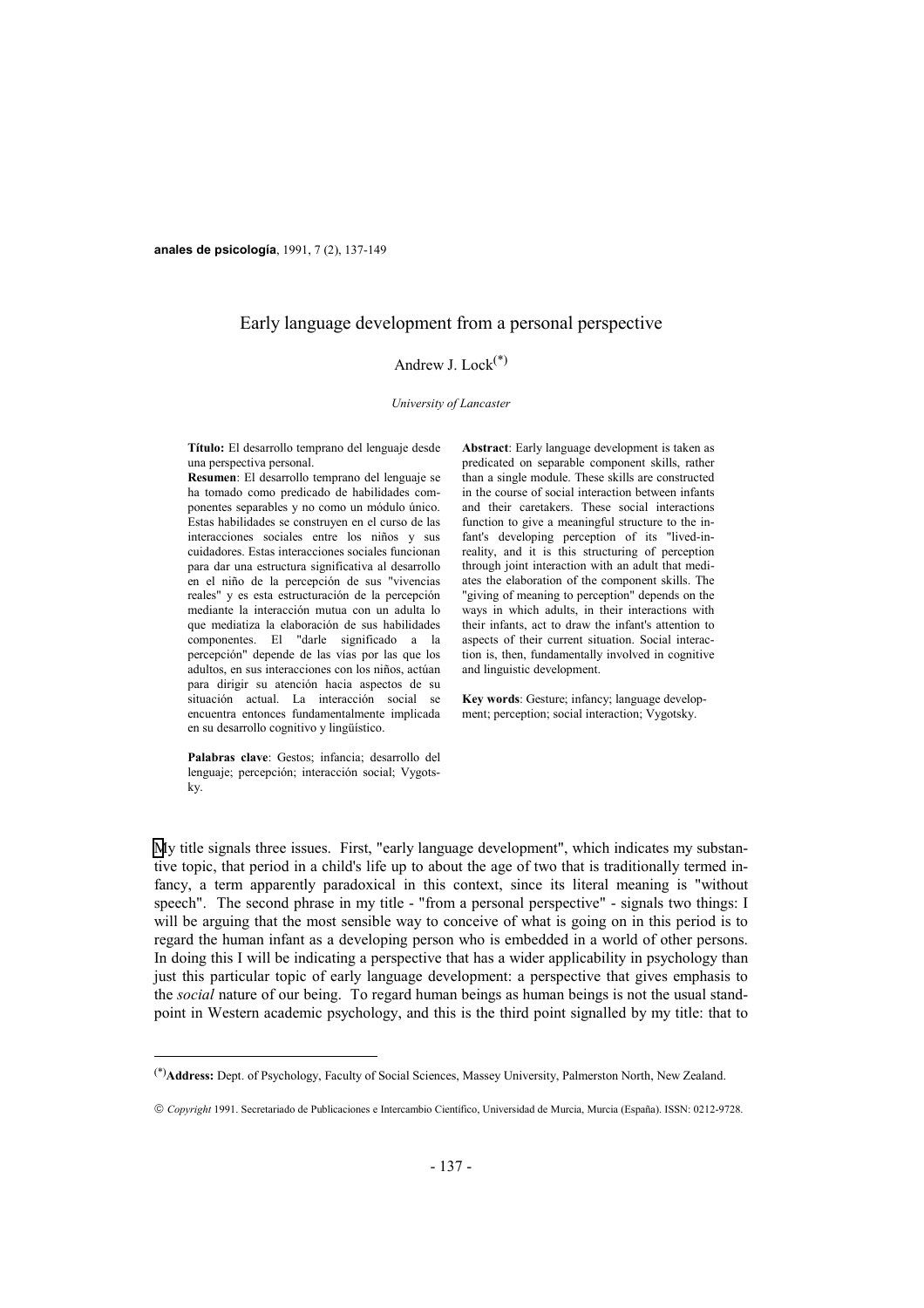an extent what I say should be regarded as a personal view rather than a review of work from more common paradigms.

 The conception of infancy I am putting forward here has been stated more eloquently by the theologian John Macmurray in his Gifford lecture at the University of Glasgow in 1954:

he is..."adapted", to speak paradoxically, to being unadapted, "adapted" to a complete dependence upon an adult human being...He is born into a love-relationship which is inherently personal. Not merely his personal development, but his very survival depends upon the maintaining of this relation; he depends for his existence...upon intelligent understanding, upon rational foresight. He cannot think for himself, yet he cannot do without thinking; so someone else must think for him...He cannot do himself what is necessary to his own survival and development. It must be done for him by another who can, or he will die (1961:48).

The unit for analysing human development, in Macmurray's view, is not the "I", the detached, passive "I" of the Cartesian slogan "I think, therefore I am", but the "You and I", out of whose relation we actively construct ourselves and our world.

 A more neutral statement of this view, and thus one that has a wider applicability in that it does not connote an emotional structuring of the adult-infant relationship in such contemporary Western historical terms, underpins the work of the Russian psychologist, Lev Semenovitch Vygotsky:

Every function in the child's cultural development appears twice: first, on the social level, and later on the individual level; first, *between* people (*interpsychological*), and then *inside* the child (*intrapsychological*). This applies equally to voluntary attention, to logical memory, and to the formation of concepts. All the higher functions originate as actual relations between human individuals. Vygotsky (1978:57)

 I am going to very briefly outline one psychological theory of this stage in development that comes from a much more "individualistic" perspective, put forward by Elizabeth Bates and her colleagues, since it will provide a "handle' for me later on. What Bates and her colleagues have done is take a plethora of developmental measures on a cohort of infants, and then look for the patterns of relationships that emerge between them, both at one age, and prospectively from one stage of development to a later one. This analysis yields a picture of what developments go with each other, and what early abilities might form the basis for the achievement of later ones. From this tactic, some of the traditional measures of infant development - their ability to find hidden objects, for example, emerge as showing no relation to the infant's subsequent development of language abilities -whereas others - such as the ability to use one object to do something to another object - tool-use - do show strong developmental affinities to later language emergence. The crux of their argument is that there are three separable sets of measures, separable in the sense that they do not show developmental relationships between themselves, that feed in to the establishment of language. These measures are reflective of underlying abilities that comprise the essential skills an infant deploys to build language from: the skills are gestural communication, as measured by the child's developing ability to use gestures such as pointing; means-end analysis, the ability to break down problems into their components, re-arrange or substitute different components, and thus solve particular forms of problems (with this skill being indexed by the infant's developing ability to use tools); and finally, an imitative capability, being able to reproduce complete activities without necessarily analyzing them down into their component parts. We are thus confronted with a more developmental, constructive view of the foundations of language development than the innateist view argued for by many linguists.

 This view is essentially similar to that which dominates in linguistically-sourced theorizing, particularly that associated with the work of Chomsky, in that both portray human children as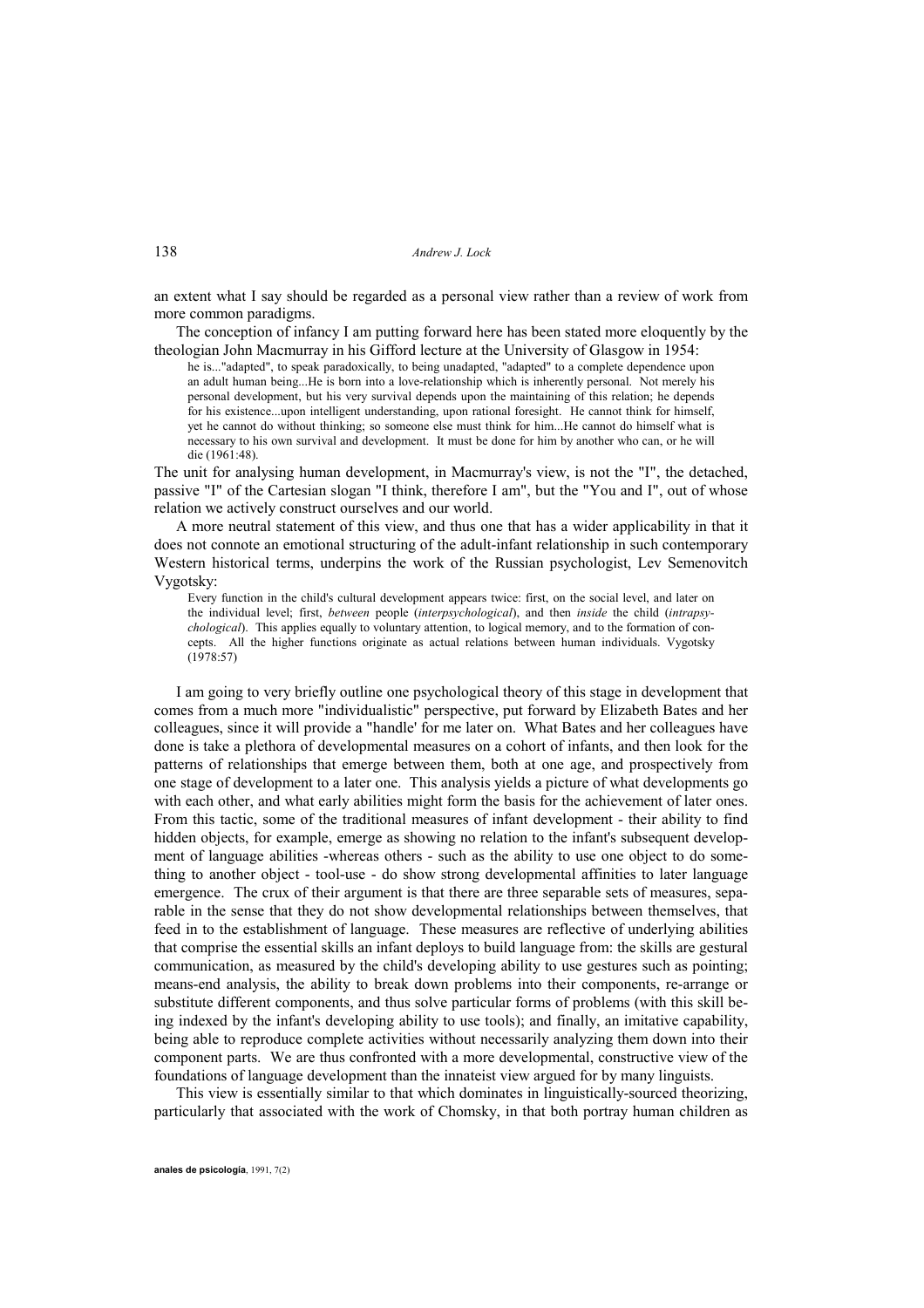objective, disembodied problem solvers; that what we see them doing is just a "front" for the exercise of structural principles of one sort or another. Children are being portrayed here as marionettes who receive information from their senses about the state of the world, process that information by filtering it through some very complicated pin-ball machine that constitutes their "mind", then they move their bodies in obeyance with their "score", and eventually modify the structural principles of the pin-ball machine on the basis of the feedback information they get as to what happens next. All that differs is the source of the structuring principles: on the one hand, these are seen as innately given, and the social world is just another source of data; on the other, they are cognitively constructed, but again, the social world is just another source of data that is set apart from the child, on which the child "operates".

 In contrast to these traditional approaches just sketched, I am going to go on to argue that we need to regard children instead as embodied agents immersed in activities, engaged with other already-enculturated agents, and that much of the rhetoric that has guided research into language development has to be recognized as just that. It is predicated on an inappropriate perspective that jettisons the reality of being a human actor in favour of an objectively defined model. The main point I will be developing is that human development has the essential social and human characteristic emphasised by writers such as Macmurray, Mead and Vygotsky, and that in the particular context in which I am talking here, the sorts of skills that might underwrite language development have a foundation in the social transactions that occur between practised adults and novitiate infants.

 Let me begin this task by looking at some things 12 month old infants are able to do. All three illustrative examples indicate this 12 month old understands that other people are integral to the successful realization of her intentions. Her yelling is to get another's attention, and once she has it, she is able to direct it. In two instances she does this by pointing; in the third by using the object involved in her goal as a prop. Note that in this last example she is using her beaker as an adult might use a word like "more": the beaker is used in the manner of a symbol, to refer to something "beyond itself".

 In addition, and in all three cases, she co-ordinates two separate parts of her body together in realizing her goal: she uses both her voice and her hands in communicating, and this conjunction is important in getting across to the other person what she is on about. Yelling on its own, as any parent will tell you, is very difficult to do anything about: so, likewise, on their own, are pointing or waving beakers. Yelling certainly conveys that something is up, but is frustratingly vague; pointing, on its own, conveys perhaps an interest on the child's part in an object or event, but leaves one as an adult with little room for manoeuvre other than to say, "Yes, that's an apple", or to ignore it entirely; and waving objects around is so commonplace that it would most likely go unremarked. Infants under 12 months of age only haphazardly combine activities for the purpose of communicating. From 12 months onward such performances become more common, and more actions can be combined. For example, one 14 month old tea-addict yelled immediately his mother brought the tea-tray in one afternoon, pointed to the cups, looked at his mother, and smacked his lips.

 What is remarkable about this gestural communication ability, one that all parents will recognize as a quite normal ability for infants of this age, is that, until about 15 years ago, it attracted almost no interest from developmental psychologists. Even now, it is only the rare textbook that gives it passing mention. Part of the reason for this is that most developmental psychology is done in laboratory situations, using the experimental model as its main tool of investigation. Under these conditions, the investigator's attention is generally on his or her technol-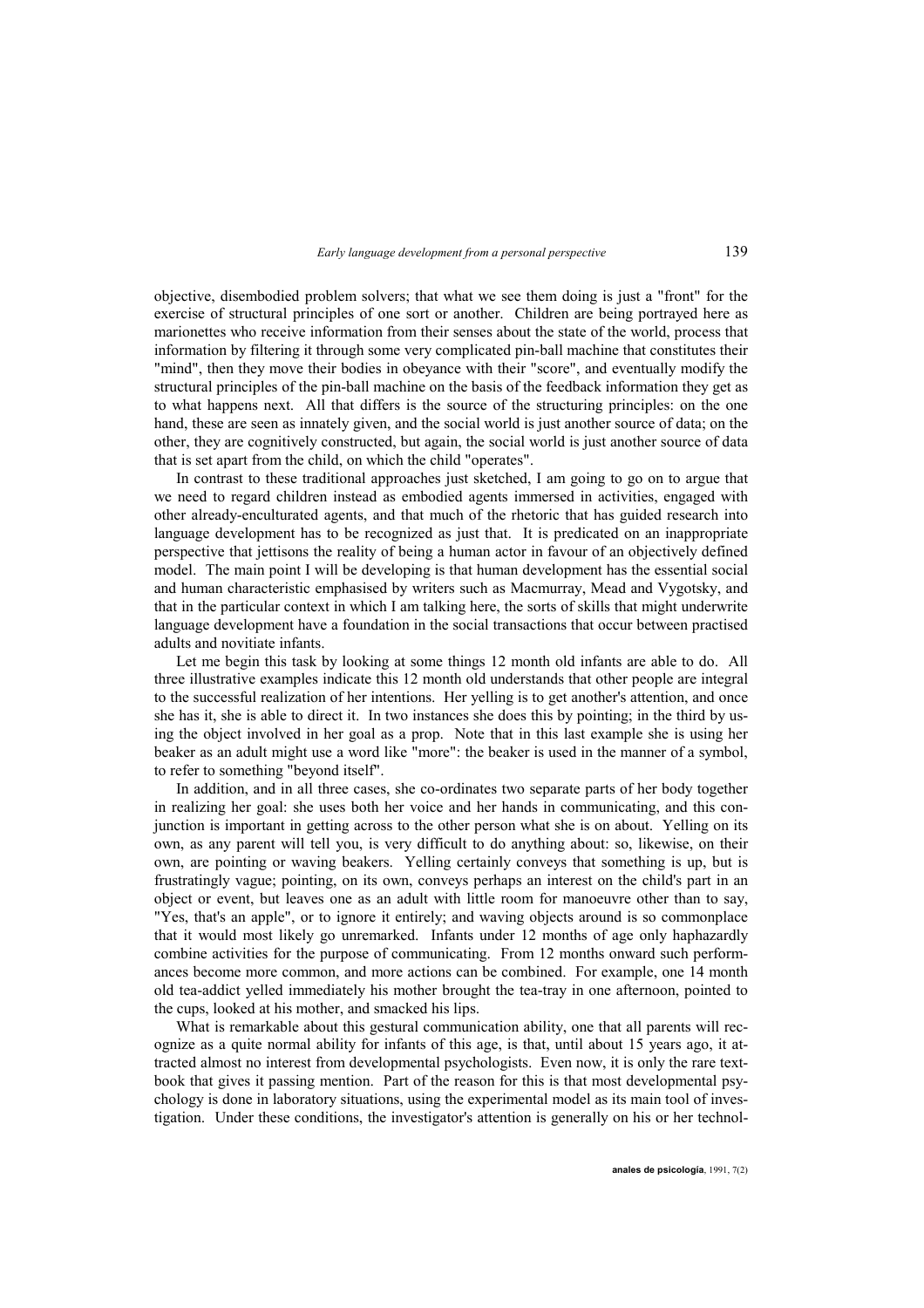ogy, and the infant's activities only count where they are deemed relevant to the test at hand. Another reason is the lack of theoretical interest this pantomiming might have for a respectable academic, for, *a priori*, it has been ruled out of having anything to do with subsequent language development, for language is a unique phenomenon, and "it is senseless to raise the problem" of what these early abilities might have to do with it.



**Figure 1:** Unable to reach a beaker, a 12 month-old infant "yells" to attract attention, and once she has it, indicates the object she wants with an outstretched hand.

 The real problem, then, is to show how what is going on at this point, what led up to it, and what subsequently happens, tie in with becoming able to talk. The general framework within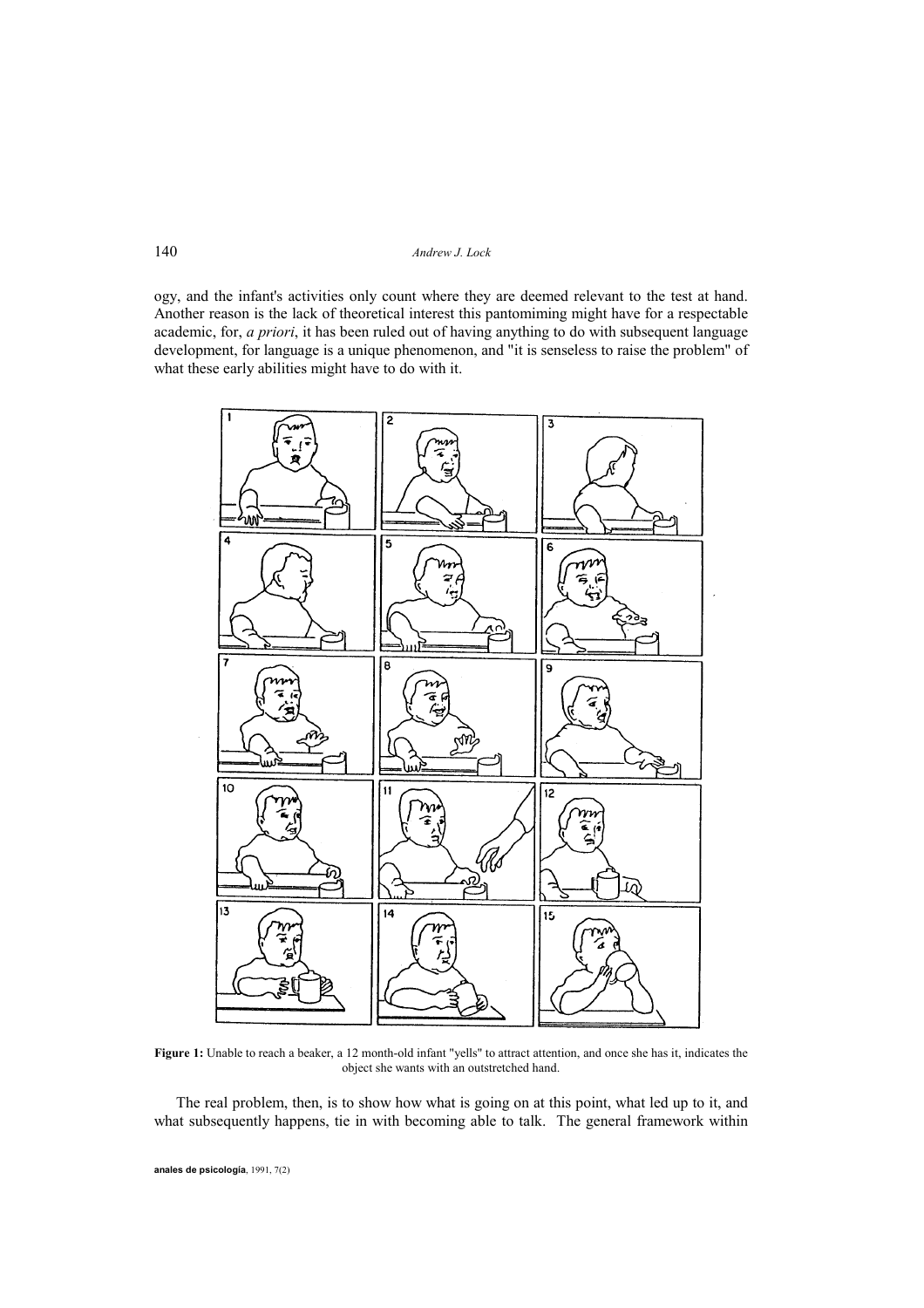which what follows is embedded is shown in Figure 4. My view of this period of development is a continuity one. Early "words" are the vocal counterparts of earlier non-vocal gestures. We need to beware seeing them, to begin with, as something special, called "language", just because they sound like language, but as part-and-parcel of a communicative efflorescence that goes back to the earliest points of the infant's life.



**Figure 2:** Unable to reach an apple, the same infant yells to attract attention, and then directs it with a point.

 In the earliest stages of their lives, human infants behave in ways that suggest they know very little about their situation in the world, their needs, what they want, and so on. We may assume they have some subjective experience of the world and their bodily existence in it, and also that the irritability they show to us is accompanied by changes in the quality of their subjective experience. This is an assumption, but I would argue it is a reasonable one. Certainly, outside of the scientific arena, in the realm of practical affairs, it is not only a reasonable assumption but an actual one made by all parents. That is, if we as "real live adults" did not work from this assumption, then there would be no such thing as human development, for, in practical terms, human development is predicated on the *fact* that adults treat infants as if they were human beings.

 Can we assume anything else? We could, but I think we get into very difficult waters if we do. So, without assuming anything else, can we say anything more about how an infant might feel when it cries, for example. What does an infant mean by crying? Could we give an English interpretation of crying? I think the safest thing we can say is that the infant is *uncomfortable*: and nothing more. It doesn't know what sort of discomfort it is; what causes it; what might make it go away; even that it is possible for it to go away. Let me, then, for the sake of argument, gloss this discomfort in English as:

1. (WHATEVER THIS IS I DO NOT WANT IT)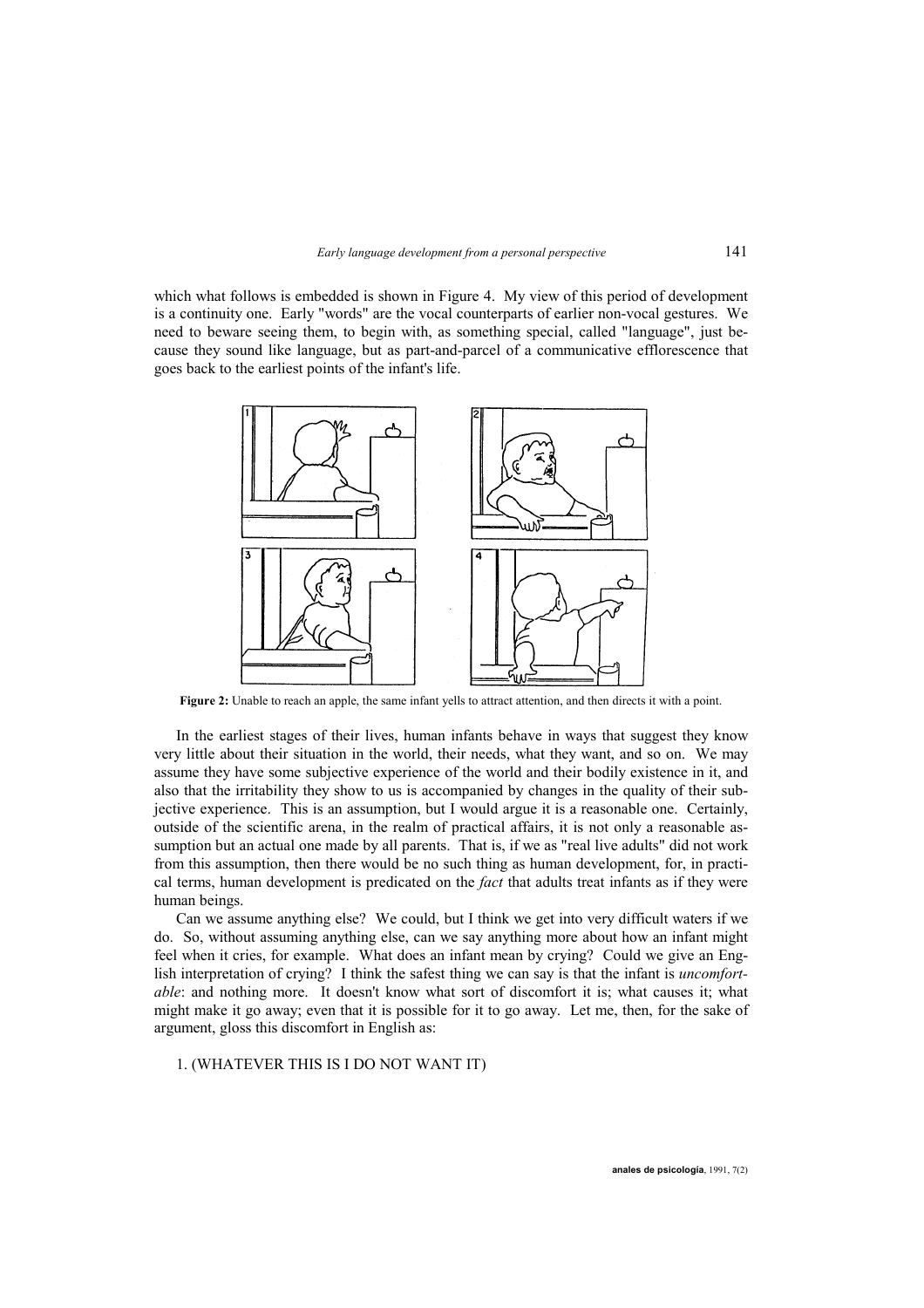

Figure 4.- General framework within which early language is being located here.

 Now, we can ask, using the evolutionary analogy already introduced, what sorts of implications follow from this position. Fortunately for our existence, one implication clearly does follow:

 2. (I DO WANT SOMETHING OTHER THAN THIS) We can call it "THAT". So,

# 3. (I DO WANT THAT)

**anales de psicología**, 1991, 7(2)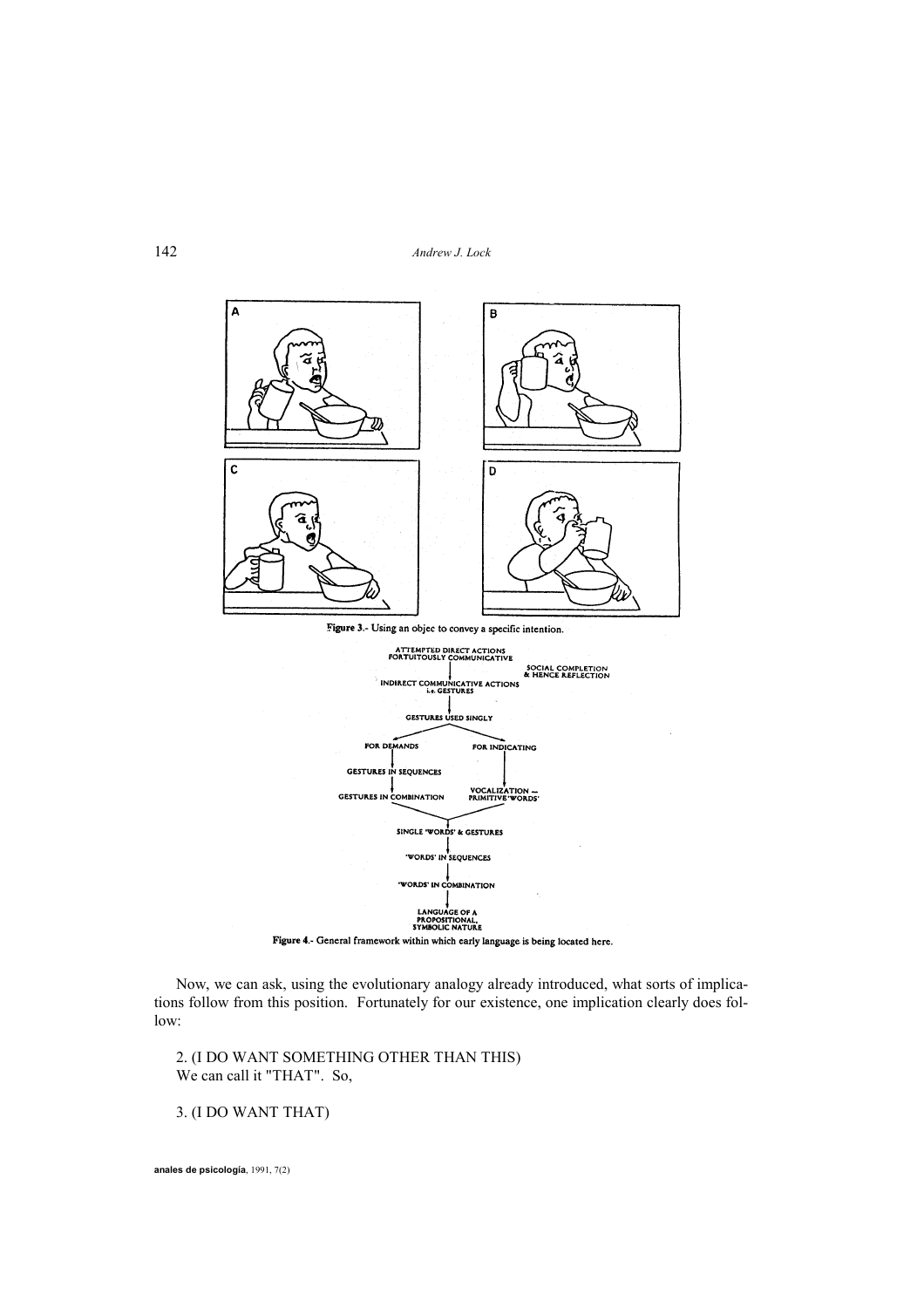(And once we know what THAT is, we have changed the subjective value of our initial discomfort into something a bit more specific; we have a more precise knowledge of WHAT-EVER THIS IS; it's what is negated by THAT). But human infants are exceptionally immature at birth, and have very few individual skills that enable them to satisfy their needs on their own. Thus (I DO WANT THAT) also brings with it the implication (YOU DO SOMETHING).

 This analysis can very quickly get very complex from here, so I will simplify things. Accept that from the starting point we have a set of implications that follow on, in an analogous manner to the possible niches that follow on for the evolutionary trajectory of bats that is entailed by the existence of moths. Infants give us evidence that they realize these implications in the course of their first year of life. Thus, for example, 2 month-old infants generally begin to cease crying when they see their mothers unbuttoning themselves for a feed. They now know THAT is what they want. But it is not until about 9 months that they give us evidence that they have mastered the implication YOU DO THAT, for it is not until this age that they begin to direct their crying at adults, thus indicating a coming to grips with the realization of the instrumentality of another's agency in attaining their own, now partly specified, goals. This early stage of development is one, then, in which a chain of implications is gradually given an explicit rendering in the infant's knowledge.

 But while infants are now controlling this implication, they are not making the separate components of this "message" explicit. The "meanings" of early communication are undifferentiated, holistic "chunks", in which the separate components (separate from the talking, enculturated adult's perspective, that is) have yet to be distinguished from each other: YOU (the agent) from DO (your action) from THAT (the object or result of your action).

 Again, as with gesture, it is possible to cast the infant's task in terms of an implicational series that stems out from the early capabilities. Infants have to make a remarkable transformation in the basis of their knowing and perceiving to get to language proper. To begin with, they are concerned with themselves and their relationship to the "here-and-now". By contrast, language is based more in a concern for the atemporal relationship between one object and another. As an infant, for example, I could deal with the fact that the Overhead Projector is to my right: as a language user I have to cope with something that an infant can't; that the Overhead Projector is to the right of the door. It is possible to spell out an another implicational sequence that would result in a shift from implicit, egocentric coding to explicit, allocentric coding, a shift that is part and parcel of constructing the simple propositional forms that characterize the early emegence of language proper: however, given present constraints, I am not going to go into any details here.

 At this point there are two questions we need ask. First, what is this development of knowledge doing for the baby? And second, where do adults fit in to the picture? With respect to the first question, I suggest that the infant's growing knowledge is having its effect in informing the infant's perception, through imbuing what is perceived at any particular moment with a meaning that has its origin in another place and time, a meaning that is not given in the instantaneous act of perceiving. What I mean by this is that infants come to see the world differently because what they perceive is imbued by meanings that have been established at other times: there is an incorporation of these other times into the present. This is difficult to put in words, so let me do it visually. This is a classic random dot pattern that psychologists are fond of. Actually, it shows a dalmation dog. Once you have been told that, your immediate perception of the dots changes: you can't help but see the dog, nor imagine how you couldn't see it before. Your im-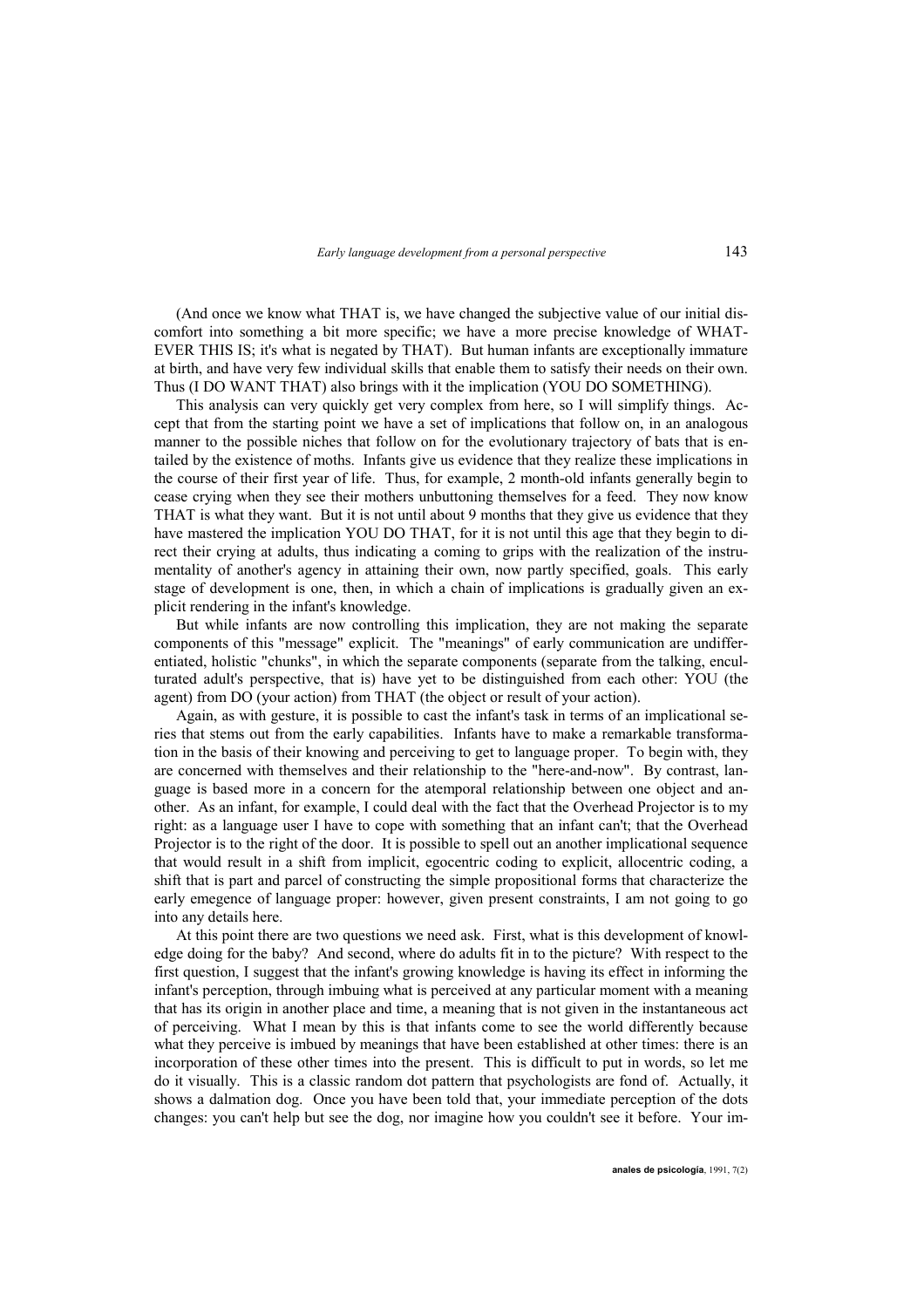mediate perception of the dog is being structured by information from a time other than the one you are immediately in. That time was only a few seconds ago, when I told you about it.

 In this vignette, "I" have been playing the role of a "parent" to you: the same role, I suggest, that parents play for infants. Parents live in a culturally-constituted perceptual world, a world in which many implicational "niches" for knowledge have been worked out and conserved, and which structure their perception. Unlike the situation of our poor, original bat, the future possibilities for our "form" of life are not strung out as implied possibilities across aeons of time. Rather, our possible niches have been realized as "forms" of life during our cultural histories, and are actually present in our immediate world, informing our adult perceptions and actions, and these include our perceptions of, and actions towards, our infants. In acting with and towards infants, then, we can provide them with "short-cuts" in the re-creation of their form of life, in that we can import into their perception a structure that is the explicit realization of a chain of implications confronting the infant, such that the infant is not left to his or her own devices, having to figure out the whole historically-generated form of life he or she needs to attain on his or her own.



**Figure 5:** Perceptual problem solving: first you don't see it, then you do, and can't not see it.

 This is getting quite abstract again, so let me bring it more round to the concrete with a few examples. First with respect to time and perception. I can illustrate the point by showing you an example of an interaction between an 18 month-old infant and his mother in which they interact in the realm of their shared imagination. During this interaction, mother hands the infant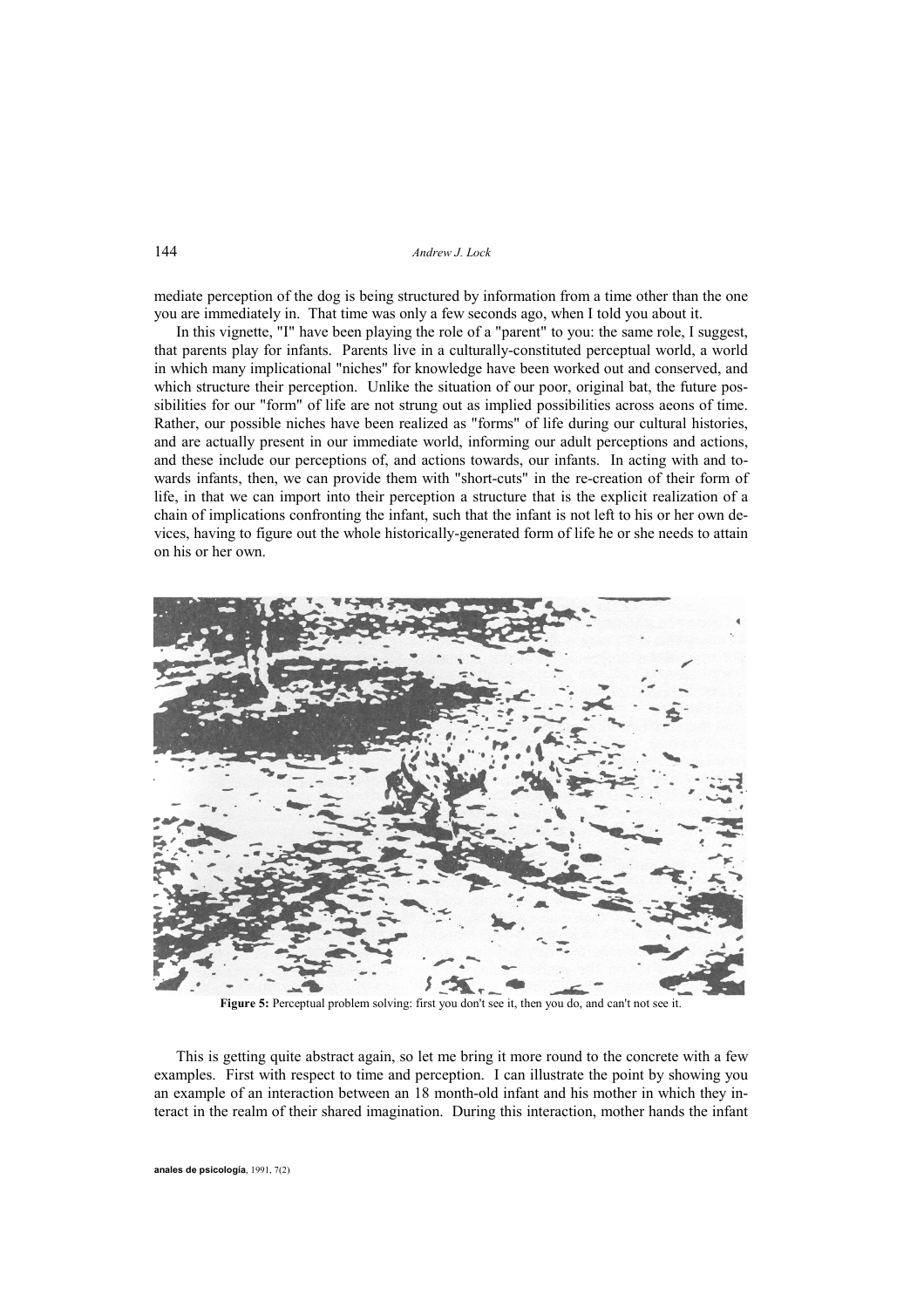an empty cup, and says, "Go on, give Teddy a drink". The infant proceeds to raise the cup to Teddy's lips. There are riches to be mined out of this interchange, but here I want to take just one point. This interchange is only possible because neither mother nor child acts on the basis of what they objectively see. The cup is actually empty, but it is acted on by both of them as if it were full. The immediate situation only makes sense if we accept that the cup is perceived by the infant in the light of what he knows from other times and places. The same is true of those marks sewn in near Teddy's chin, for Teddy really has no mouth. The episode is impossible unless both participants perceive something other than what is in front of them.

 During the rest of this interaction the mother evidences a concern to make these temporal links between her infant's perception and knowledge through using her language to "hop" from present context and time to other contexts and times, thereby importing different values into their shared perception of objects. For example, when winding up a clockwork toy she says: "Oh look, its got a key like the clock at home"; looking at a picture in a book, "Can you see his shoes? They're like daddy's, aren't they"; and "Look, a red car, like the one we saw at the garage this morning".

 Secondly, in the way in which she interacts with her infant, she places a lot of emphasis on isolating parts from wholes, and then recombining parts into new wholes. In doing this she is again changing the value of the object in question in her infant's perception. Just following her dialogue when looking at a picture book illustrates this:

It's a hen.

There's a beak.

And two feet.

And there's a hen with lots of little chicks.

There's a tree.

And how many leaves have you got on the tree?

One, two, three.....sixteen leaves and sixteen little birds sitting on the branch.

And look at these little birds here.

There are two big ones, and there are two more big ones, and there are two very big ones and there's some little ones and they've got.., do you see where they're eyes are? Do you?

Where's the birdy's eye?

 Look at the hen, look it has separable parts, beaks and eyes; trees have leaves and branches, and each one can be counted in relation to the others. Things go together: hens and chicks; birds and branches. Things vary in relation to abstract standards: they can be big, very big, little, and so on. In other parts of the interaction we can pick up on the mother going further along these lines. Parts can be in particular relations to each other:

Look what the tractor's got *on* top of it.

He's got some sand *in* his truck.

What's he got *on* his foot there?

Show it *to* Teddy.

Put it *on* the saucer.

Put that bug *into* the bucket.

Are you going to get the snake to *catch* this bubble?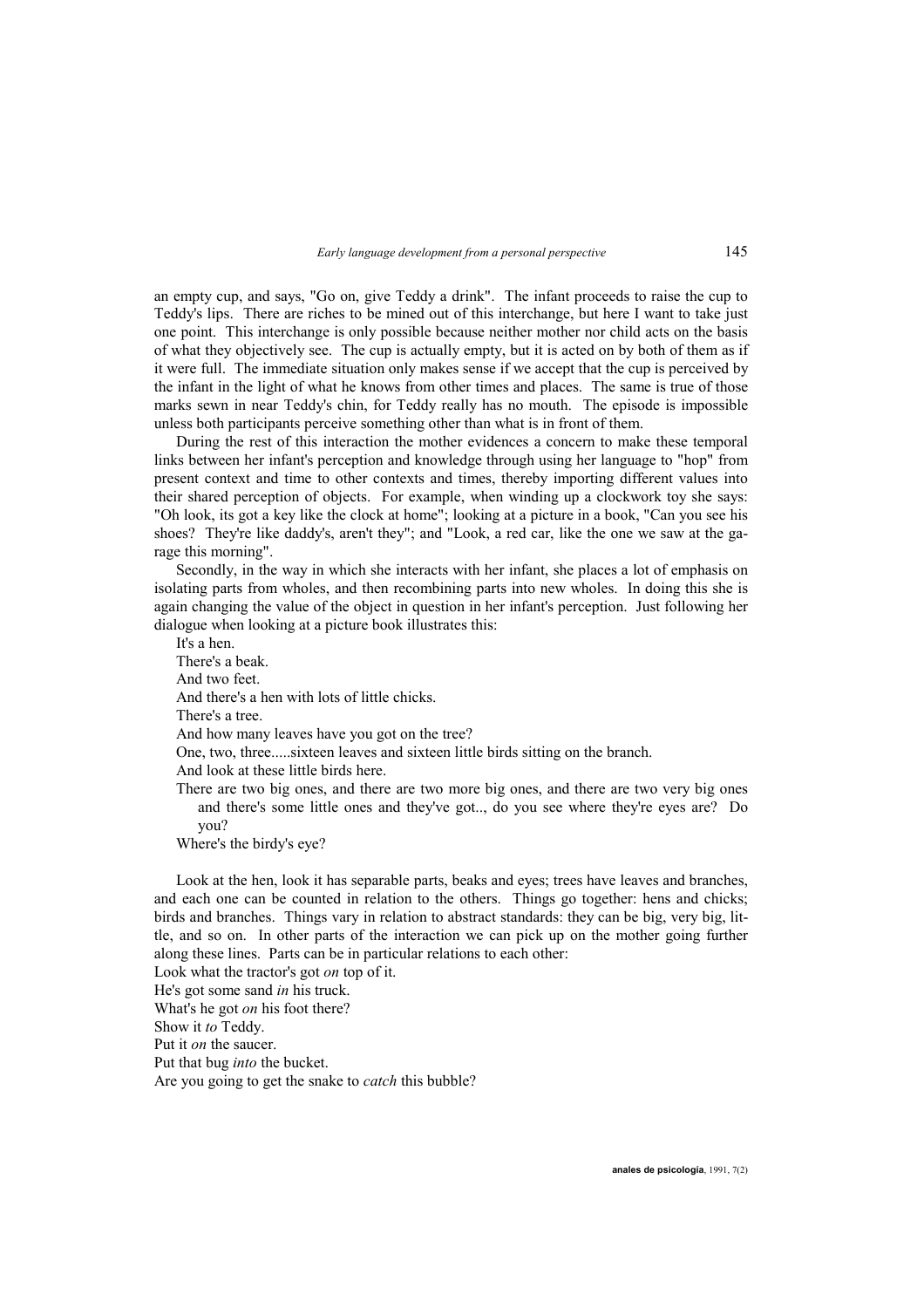By no means all parents act like this particular mother, and it is the variation between parents that serves to highlight the role of adults in structuring their infants' perceptions of the world. Consider, for example, how infants get themselves picked up, by raising both their arms up to an adult. How do infants develop this particular gesture? There are at least two routes to this gesture: one originates in social interaction, the other in direct action on the infant's part.

 Typically, adults pick up an infant in one of two ways, and which particular way they do it seems typical of each particular adult. In addition, how an adult picks up an infant is related to other characteristics of their acting in a number of different situations. The first sort of pick up I will term the "marked" form. The adult attracts the infant's attention; extends their own hands out (demonstrate); holds his or her gesture, and says something like "Do you want to come up?"; and generally waits for some signalling of compliance on the infant's part, by a perceptible moving of the arms to accommodate the adult's hands (and here I'm short circuiting my description by ignoring how the infant got as far as this stage in assisting in the interaction); and then the infant is lifted, and something like "And now you can come and see Teddy" is said to them. Thus the adult structures the interaction into its component parts, and clearly signals these to the infant: get attention; indicate the pick up; comment on the reason.

 This marking strategy shows up in other aspects of the parents' activities. When playing with toys they only select a few, but spend a deal of time interacting around them, and show when they do so a concern for relationships between parts and wholes. They direct the child's attention to parts of objects, and they arrange objects into some sort of relationship with each other: a horse, for example, may be placed to stand with its two front legs on a block, or made to jump over the block, and so on. They use more first and second person singular pronouns - "I" and "You" - in their speech than first person plural ones - "We" - suggesting that they have a clearly articulated perception of themselves and their infants as separate parts of each other's worlds. They also use quite short and simple language to the infant, indicating they are adjusting what they say to their perceived level of the infant's individual abilities. Infants dealt with in this manner tend to take their adjustive arm-raising out of the pick up situation and use it as a request to be picked up between 9 and 12 months of age.

 By contrast, there is an unmarked style. In the pick up the infant is "swooped" on with little warning: "Let's go and see Teddy". Object play is characterized by giving the infant an object and sitting back. The infant explores the object alone, and is given another object when they get bored. The pronoun "We" predominates over "I' and "You"; and longer utterances are directed to the infant. In sum, the adult shows less concern with breaking the world down into its constituent parts, and articulating the separateness and possible inter-relations of particular parts and wholes. Infants interacted with thus tend not to raise their arms to request being picked up until after 14 months of age, and they get the gesture, not from the social act of being picked up, but from their own direct acts of pulling themselves up onto their feet by grabbing hold of something above their heads. They get there in the end, but they get there more slowly, because they are not getting as much in the way of clues as to how parts of their own activities mesh in with the world; nor are they getting as articulated a world being transacted to them in the course of their interactions with those significant adults who mediate their perception.

 With respect to early language, evidence is emerging that these forms of social interaction are instrumental in the way in which an infant goes about the task of constructing a language. Recall that I briefly sketched Bates' model of the underlying skills that contributed to language development: gestural communication, means-end analysis and imitation. In the above, I have focussed on part-whole skills, and how these are embedded in social practices, and thus facili-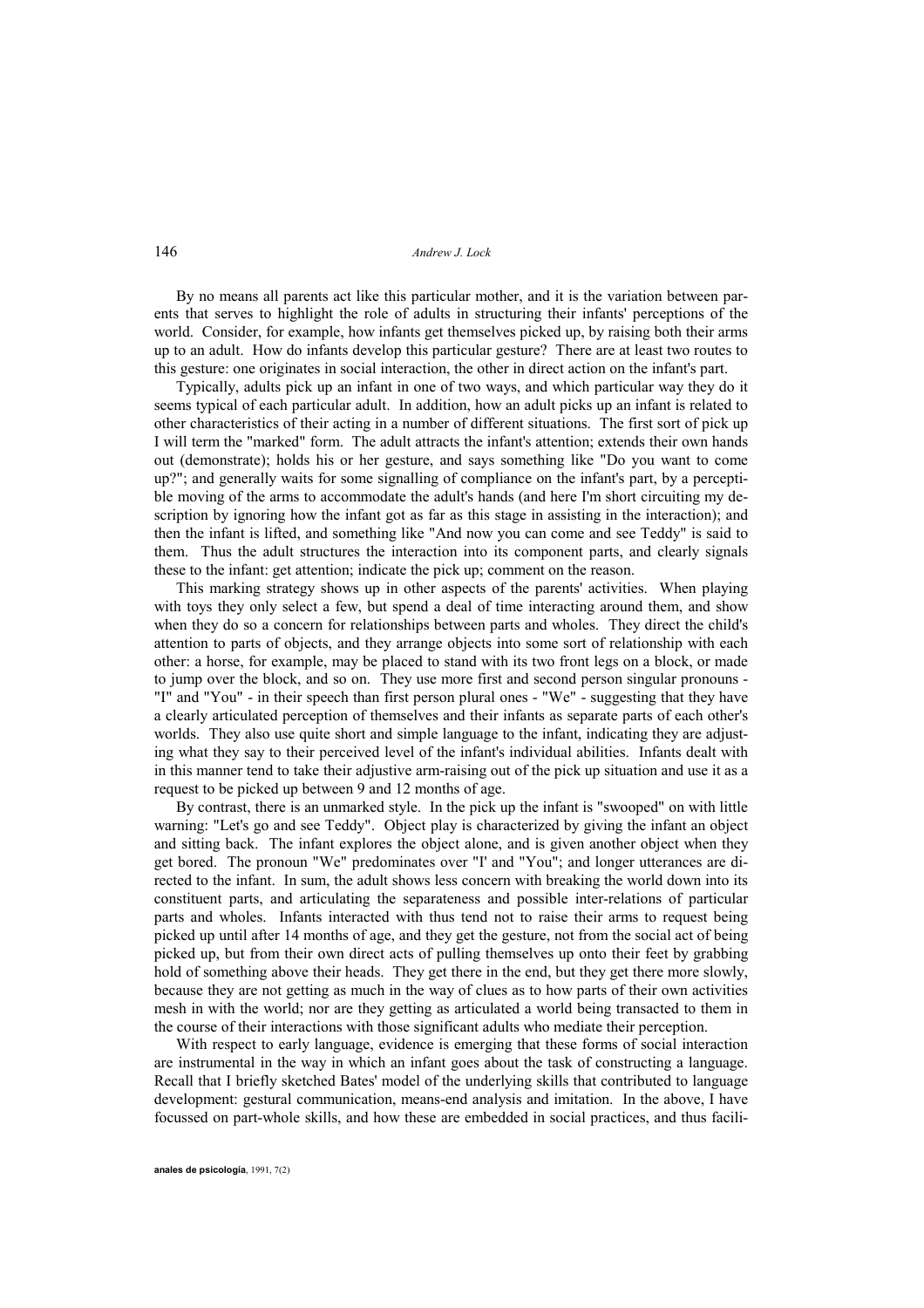tated in their developmental transition to individually possessed abilities. It is also possible to develop a similarly social perspective that highlights the construction of communicative and imitative skills, but space precludes this.

 But I can turn to some evidence of a very close relationship between social practice, constituent skill, and emerging grammar. This concerns the developmental language characteristics of infants who experience either marked or unmarked styles of interaction. Some infants follow the very analytic, academic plan of implied moves forward I have hinted at here, and make explicit in their early speech just those elements of their perceptual world that marked interactors transact to them. In addition, they get into productive, grammatical speech quite quickly, apparently abstracting out the common plan of disparate utterances, and using that plan to rearrange parts (their words) into new wholes (sentences). This path into language is characteristic of infants whose parents mark the parts and wholes of the world they live in, and the relationships between them, in the course of interacting with their infants.





Figure 6a.- How quickly can you find 10 differences between these two figures?



Figure 6b.- How quickly, given markers as analogues for maternal fingers, can you locate these 10 rigure 60.- How quickly, given markets as all outgoines for material impers, can you hocked these for differences? Figures 6a and billustrate analogically the different ways different interactive styles might structure a c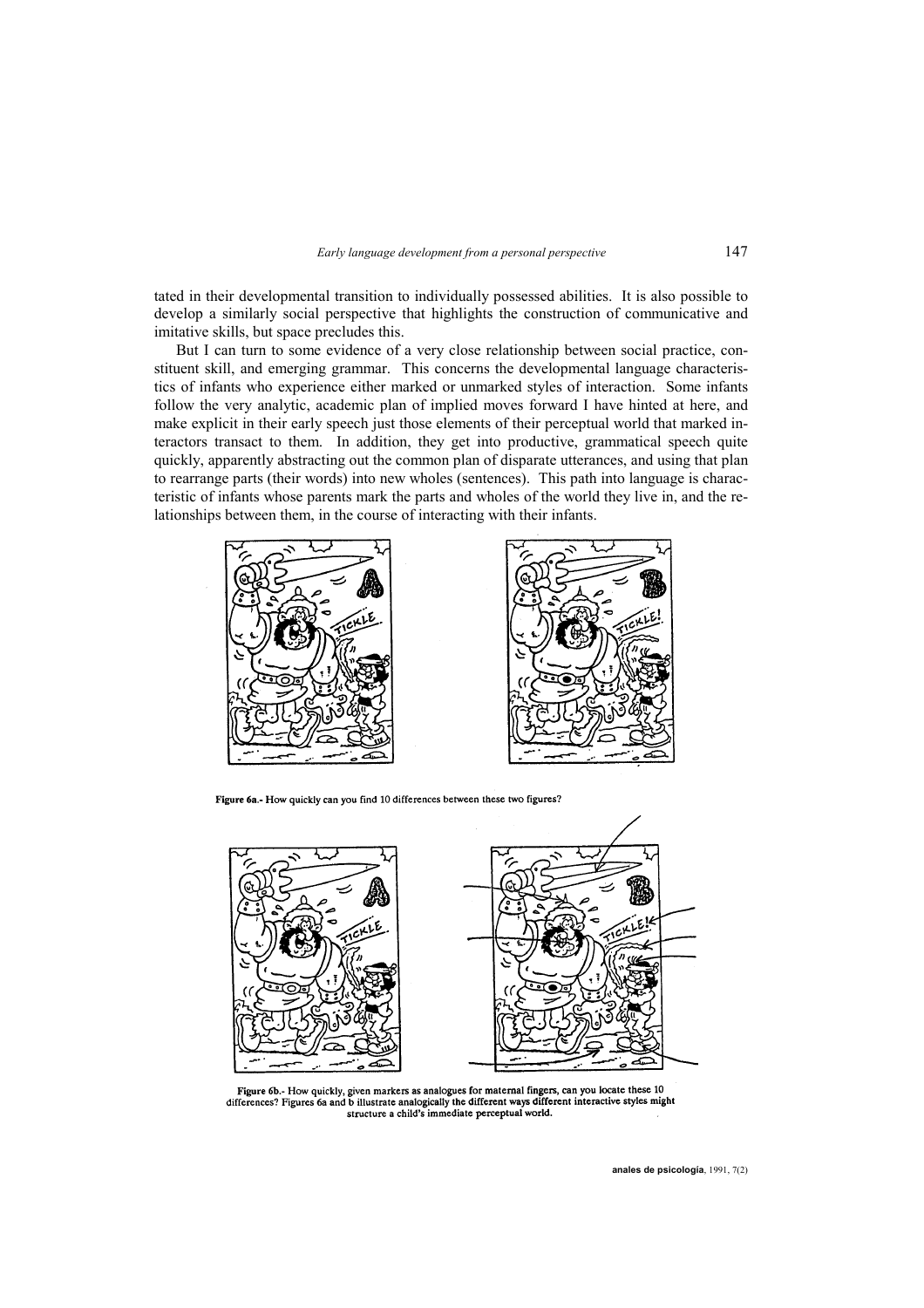Other infants do not fit this pattern at all. The logic of what they are doing is much more difficult to comprehend. They show less of a concern with objects, events, and their interrelationships, and much more with using words to regulate interpersonal relations. They get to multi-word speech as quickly, but use it in a formulaic way, without seemingly abstracting an underlying pattern to use in new situations. These are infants who have not had a componential nature for their shared world emphasised to them in social interaction. As a consequence, it seems, they do not rely to the same extent on analytic skills in constructing their way into language. In addition to the ways in which these infants have, in the course of social interaction, constructed the skills on which their patterned speech may be founded, they have also been immersed in dialogic situations in which language is used differently, so that what they have socially constructed as worth talking about varies, with some speech practices tending to lead them more in one direction than another as well.

 At this point, we can begin to look to the wider picture in which this characterization of language development needs locating. Clearly the social nature of development needs to be linked up with its biological underpinnings. We are gaining an increasing understanding of the way in which the brain develops, and how its maturational schedule seems to determine some of the transitional points in language development. This seems to be one of the reasons why 9 months, for example, keeps cropping up as the point at which infants are able to control the implication YOU DO THAT, and thereby become deliberate communicators (there is a linking up of the underlying neurology that coordinates object and agent knowledge); why the structural complexities of early manual abilities seem to keep pace with those of early language ones, but diverge around the age of two (this being based in the developmental differentiation and wiring up of Broca's area); and why communication tends to shift from manual to vocal around 15 months (the vocal ability being predicated, to an extent, on developmental changes to upper respiratory tract anatomy). But all this biology does not support an individually-constructed set of skills that just process information. Rather, every aspect of the developing infant is totally immersed within a social milieu that plays a crucial role in structuring and developing the experience of being a human that is made possible by our biology and physiology.

 Finally, there is the difficult question of "grammar" still hanging over us. Where does it come from? Despite all I have said about the interactive nature of the early stages of language, accounting for the grammatical properties of the speech of older children still remains as a problem. There is a lot of work still to be done to make progress on this problem. But when we adopt the implicational stance I have outlined, we get a different perspective on what grammar might be, in that it becomes possible to see it as a consequence of the early process of language development, rather than a determiner and definer of it. For example, if we took an older child who could count, and then inspected the counting system he used, we might be amazed by its structural properties: there are odd and even numbers with different properties; prime numbers; perfect numbers; even more bizarre properties, such that every even number is the sum of two primes. But even though we were amazed, I do not think we would want to claim that the child must have had an innate knowledge of these properties *in order to* be able to count. Instead, we would see them as implications that follow *from* the ability to count. Likewise, an implicational perspective on language development enables us to escape the necessity of seeing language defined as grammar, and grammar as innately structured.

 Let me sum up. The implicational view I have been putting forward sees the subjects of psychological inquiries as creating, by implication, possible worlds for their own development.